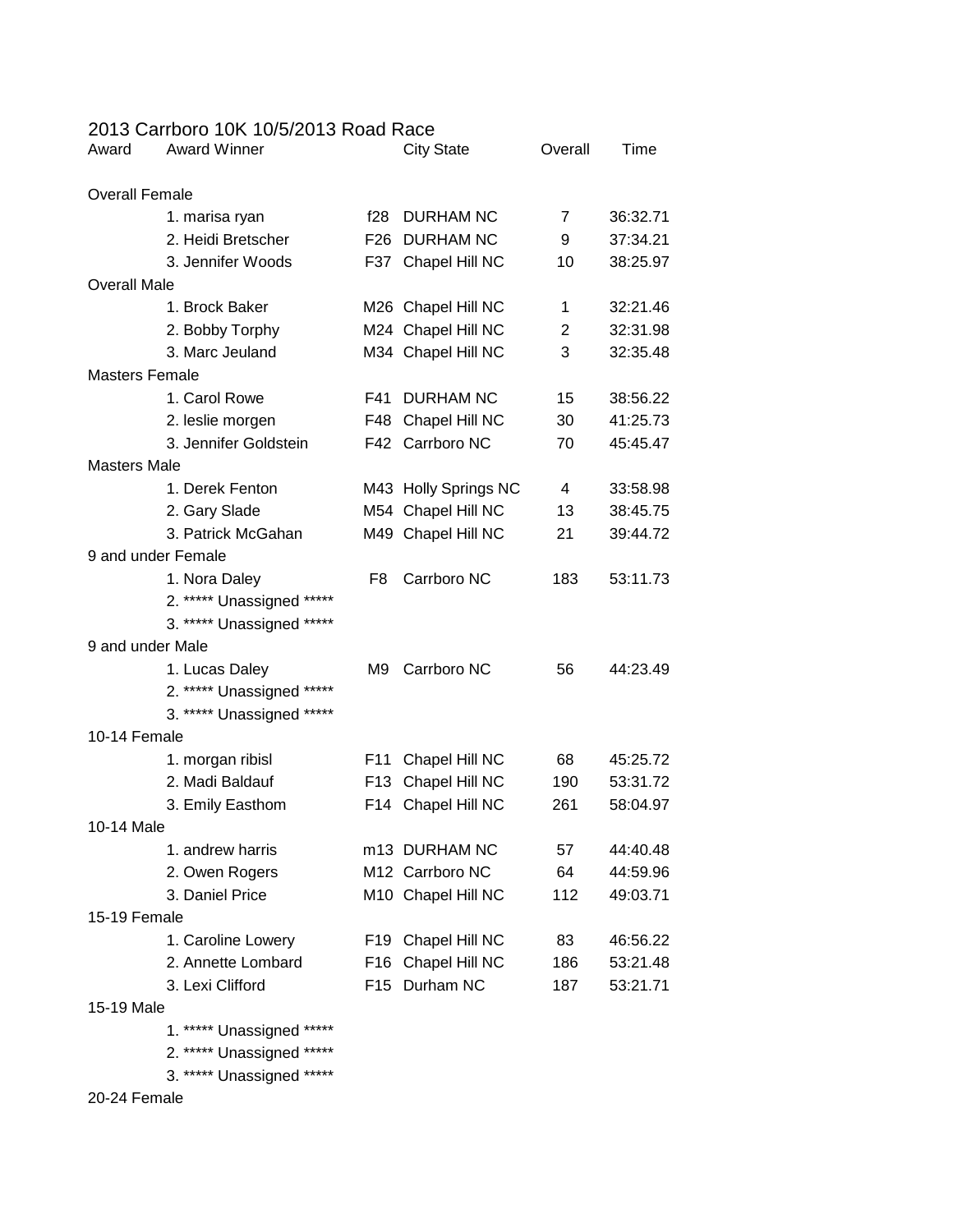|              | 1. Kristen Sellers    |       | F24 Carrboro NC      | 16  | 39:05.23 |  |
|--------------|-----------------------|-------|----------------------|-----|----------|--|
|              | 2. Molly Josephson    |       | F24 Chapel Hill NC   | 35  | 42:05.46 |  |
|              | 3. Molly Spencer      |       | F22 Chapel Hill NC   | 74  | 46:09.47 |  |
| 20-24 Male   |                       |       |                      |     |          |  |
|              | 1. Chris Capps        |       | M22 Willow Spring NC | 8   | 36:37.24 |  |
|              | 2. shaun thomas       |       | M22 Chapel Hill NC   | 32  | 41:40.96 |  |
|              | 3. matt inman         |       | M21 Lillington NC    | 125 | 49:47.48 |  |
| 25-29 Female |                       |       |                      |     |          |  |
|              | 1. Hannah Mosby       |       | F27 Carrboro NC      | 22  | 39:58.71 |  |
|              | 2. Erica Brecher      |       | F27 Chapel Hill NC   | 37  | 42:18.72 |  |
|              | 3. Maude Ariosa       |       | F25 Chapel Hill NC   | 40  | 42:52.96 |  |
| 25-29 Male   |                       |       |                      |     |          |  |
|              | 1. Matt Petrocci      |       | M29 DURHAM NC        | 5   | 35:25.23 |  |
|              | 2. Jacob Johnson      |       | M29 DURHAM NC        | 11  | 38:31.46 |  |
|              | 3. Tim Morilla        |       | M29 DURHAM NC        | 17  | 39:13.46 |  |
| 30-34 Female |                       |       |                      |     |          |  |
|              | 1. Maureen Feldbaum   |       | F33 Chapel Hill NC   | 29  | 41:19.71 |  |
|              | 2. Melissa Cunningham |       | F34 Carrboro NC      | 42  | 42:53.73 |  |
|              | 3. Sarah Roberts      |       | F32 Chapel Hill NC   | 58  | 44:44.21 |  |
| 30-34 Male   |                       |       |                      |     |          |  |
|              | 1. Keith Gerarden     |       | M34 Chapel Hill NC   | 12  | 38:41.48 |  |
|              | 2. David Nash         |       | M34 Chapel Hill NC   | 14  | 38:49.71 |  |
|              | 3. Joshua Kmiec       |       | M32 Carrboro NC      | 18  | 39:17.22 |  |
| 35-39 Female |                       |       |                      |     |          |  |
|              | 1. meredith bazemore  |       | F38 Chapel Hill NC   | 27  | 40:52.00 |  |
|              | 2. Mary Wezyk         |       | F39 Chapel Hill NC   | 73  | 46:04.72 |  |
|              | 3. Heidi Mangum       |       | F36 Durham NC        | 113 | 49:05.72 |  |
| 35-39 Male   |                       |       |                      |     |          |  |
|              | 1. Bradley Saul       |       | M35 Chapel Hill NC   | 6   | 36:24.23 |  |
|              | 2. raymond guiteras   |       | m38 Brooklyn NY      | 34  | 41:57.46 |  |
|              | 3. Jason Crawford     |       | m37 Chapel Hill NC   | 44  | 43:24.48 |  |
| 40-44 Female |                       |       |                      |     |          |  |
|              | 1. sara wolf          |       | F44 Chapel Hill NC   | 77  | 46:13.22 |  |
|              | 2. karen vandersea    | F41   | Chapel Hill NC       | 93  | 47:37.96 |  |
|              | 3. margie hamberlin   |       | F42 Chapel Hill NC   | 95  | 47:47.22 |  |
| 40-44 Male   |                       |       |                      |     |          |  |
|              | 1. Timothy Ross       |       | M40 Carrboro NC      | 28  | 41:18.22 |  |
|              | 2. tom griffen        |       | m41 Carrboro NC      | 31  | 41:29.98 |  |
|              | 3. scott white        |       | M42 Owasso OK        | 46  | 43:27.72 |  |
| 45-49 Female |                       |       |                      |     |          |  |
|              | 1. Amy Charney        |       | F45 Chapel Hill NC   | 94  | 47:44.98 |  |
|              | 2. Sundae Lewis       | F46 I | Cary NC              | 111 | 48:47.71 |  |
|              | 3. Casey Saussy       |       | F49 Chapel Hill NC   | 137 | 50:27.73 |  |
|              |                       |       |                      |     |          |  |

45-49 Male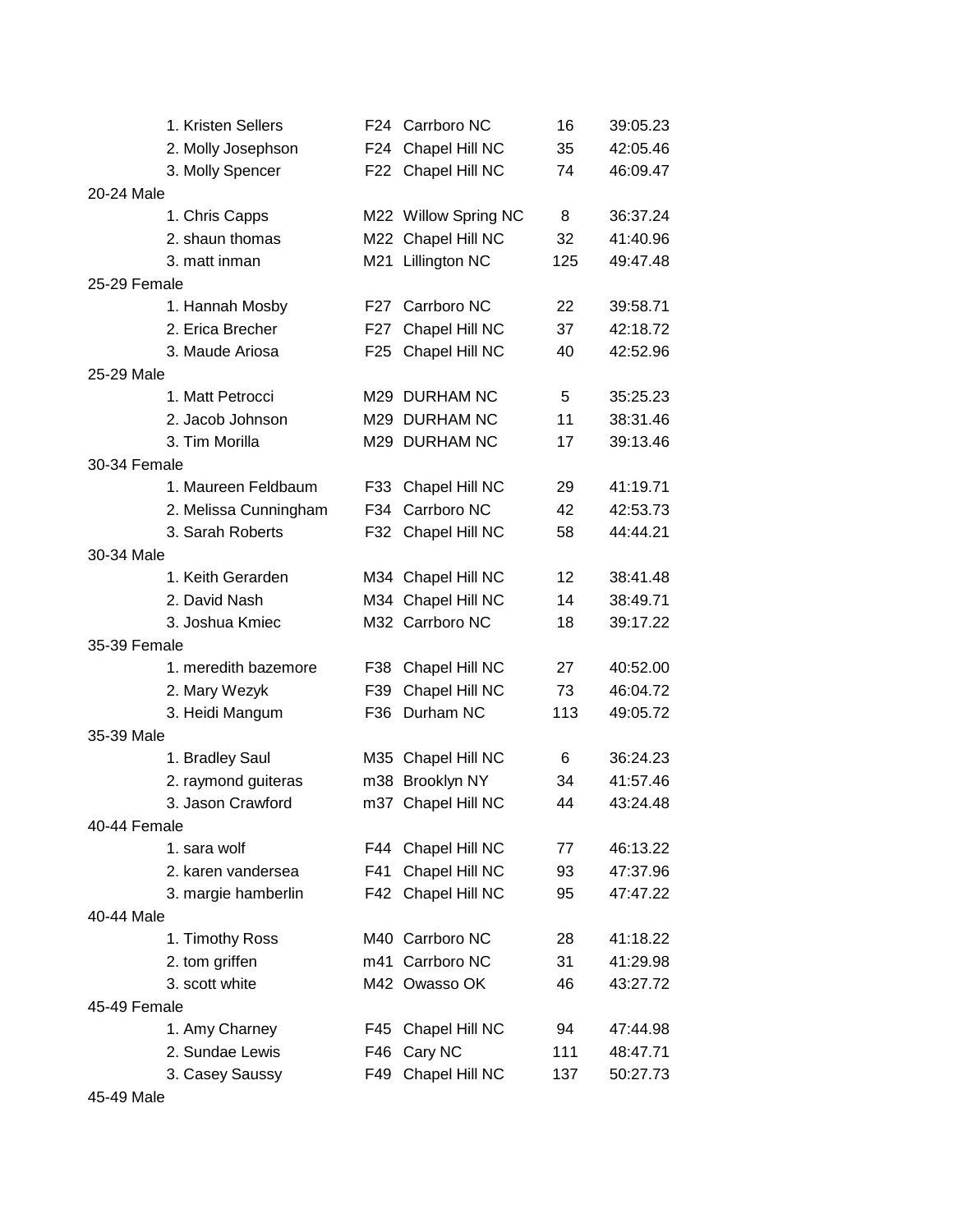|                   | 1. phil ponder            |     | M49 winston-salem NC  | 23  | 40:21.72    |
|-------------------|---------------------------|-----|-----------------------|-----|-------------|
|                   | 2. Todd Bolon             |     | M47 Chapel Hill NC    | 43  | 43:10.22    |
|                   | 3. david pass             |     | M45 Chapel Hill NC    | 51  | 43:57.73    |
| 50-54 Female      |                           |     |                       |     |             |
|                   | 1. Susan Chesser          | F50 | Durham NC             | 152 | 51:19.23    |
|                   | 2. Kari Wilkinson         |     | F52 Mebane NC         | 161 | 51:42.47    |
|                   | 3. Anne Mandeville-Long   |     | F54 Chapel Hill NC    | 241 | 56:37.22    |
| 50-54 Male        |                           |     |                       |     |             |
|                   | 1. Jeffrey Norris         |     | M52 Winston-Salem NC  | 33  | 41:51.96    |
|                   | 2. Bernie Prabucki        |     | M51 Carrboro NC       | 49  | 43:46.99    |
|                   | 3. Craig Gilbert          |     | M54 DURHAM NC         | 65  | 45:10.98    |
| 55-59 Female      |                           |     |                       |     |             |
|                   | 1. Joanne Gardner         |     | F58 Chapel Hill NC    | 173 | 52:25.23    |
|                   | 2. Vivian Li              | F56 | Durham NC             | 182 | 53:11.49    |
|                   | 3. Sue Wasiolek           | f58 | <b>DURHAM NC</b>      | 336 | 01:04:06.47 |
| 55-59 Male        |                           |     |                       |     |             |
|                   | 1. David Couper           |     | M59 Chapel Hill NC    | 27  | 40:47.72    |
|                   | 2. Hank Straus            |     | M58 Chapel Hill NC    | 52  | 44:00.96    |
|                   | 3. Roch Will              |     | M57 Mebane NC         | 88  | 47:21.71    |
| 60-64 Female      |                           |     |                       |     |             |
|                   | 1. Lena Hollmann          | F62 | Cary NC               | 142 | 50:44.97    |
|                   | 2. Kevin McNeilly         | F61 | Carrboro NC           | 222 | 55:34.48    |
|                   | 3. kaye holder            | f64 | Raleigh NC            | 284 | 59:14.74    |
| 60-64 Male        |                           |     |                       |     |             |
|                   | 1. Gary Moss              |     | M63 Raleigh NC        | 24  | 40:26.71    |
|                   | 2. WILL MORRELL           |     | M62 Southern Pines NC | 36  | 42:14.22    |
|                   | 3. Roger Halchin          |     | M60 Mebane NC         | 54  | 44:08.22    |
| 65-69 Female      |                           |     |                       |     |             |
|                   | 1. Julia Cupitt           |     | F65 DURHAM NC         | 357 | 01:06:08.23 |
|                   | 2. Marion Haywood         |     | F66 Chapel Hill NC    | 422 | 01:13:50.72 |
|                   | 3. Betty Schuster         |     | F65 Youngsville NC    | 441 | 01:19:29.23 |
| 65-69 Male        |                           |     |                       |     |             |
|                   | 1. William Vann           |     | M65 Chapel Hill NC    | 147 | 51:04.73    |
|                   | 2. Jim Hotelling          |     | M66 Chapel Hill NC    | 175 | 52:43.47    |
|                   | 3. Tom Griffin            |     | M68 Cary NC           | 176 | 52:49.49    |
|                   | 70 and Above Female       |     |                       |     |             |
|                   | 1. Sharon Roggenbuck      |     | F74 Hillsborough NC   | 428 | 01:15:02.97 |
|                   | 2. Mary McKown            |     | F72 Chapel Hill NC    | 433 | 01:16:34.22 |
|                   | 3. ***** Unassigned ***** |     |                       |     |             |
| 70 and Above Male |                           |     |                       |     |             |
|                   | 1. Jerry Harris           |     | M73 DURHAM NC         | 214 | 54:54.72    |
|                   | 2. Kevin Morgan           |     | M70 Carrboro NC       | 294 | 59:58.97    |